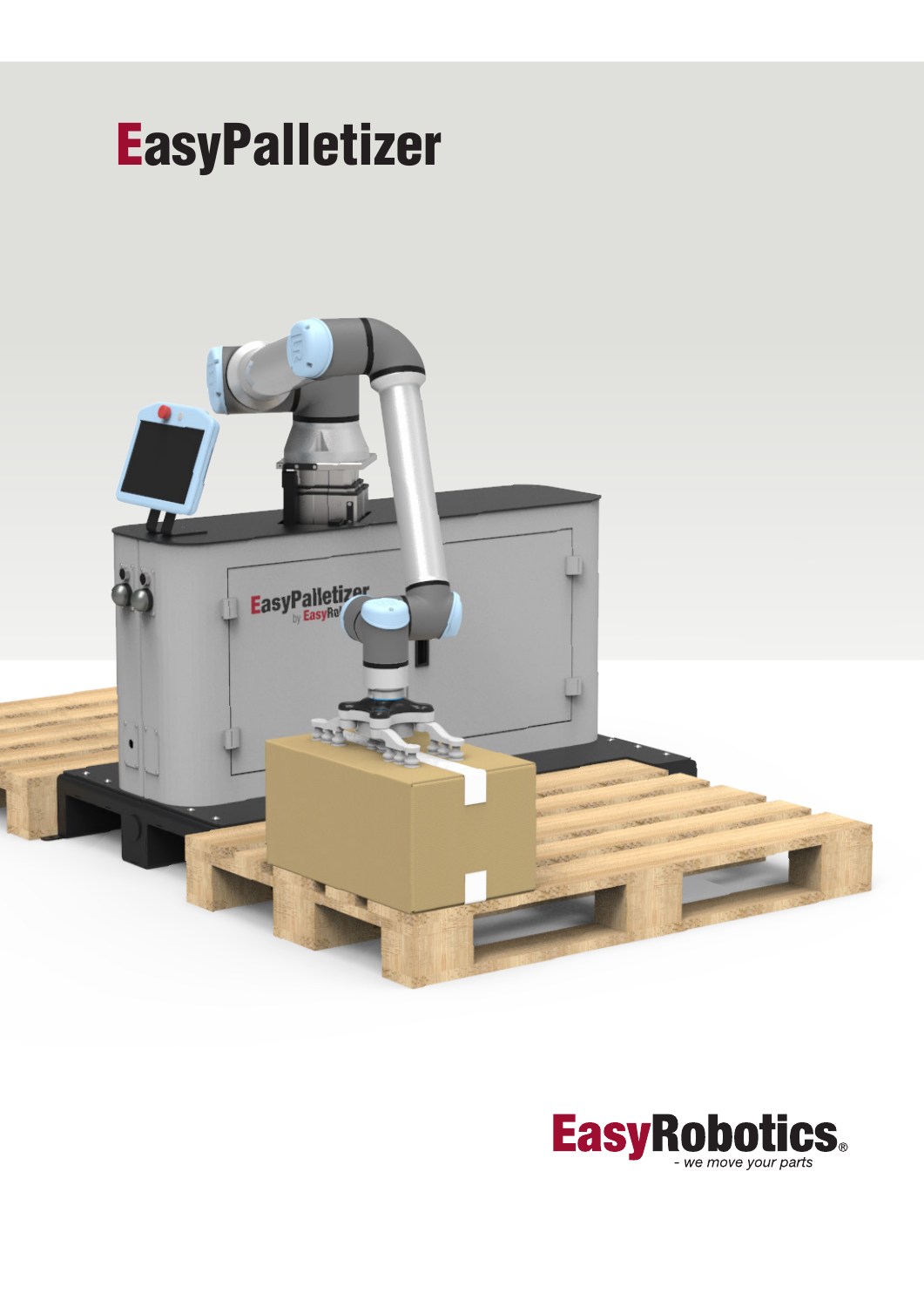# **EasyPalletizer**

The EasyPalletizer, is a platform designed for the purpose of making palletizing easy and mobile inside a factory.

EasyPalletizer is a stationary palletizing robot for loading pallets with cartons, boxes or workpieces. The system is placed next to the conveyor belt. During the operation, robot automatically grabs cartons or workpieces from the conveyor, and then, depending on the installed program, puts it down on a pallet in accordance with the customer's requirements.

The EasyPalletizer can be equipped with robotarm from several manufacturers as well as Lifting module from SKF.

EasyPalettizer can simultaneously work with two pallets. Pallet detection sensors, placed on 2 sides of the loading station, ensure correct docking of pallet before starting palletizing.

#### Push buttons:

• Above each lamp bulk there is a push button for each side of operation. It can be installed as a "reset" function or can activate function of the pallet.

#### Ethernet RJ45 connector

• Ensuring monitoring or access via third part products from outside of the palletizer does the palletizer come with a small plugin for an ethernet cable.

#### Multipurpose lamps and ethernet plug

 $\bullet$ 

• At the front of the EasyPalletizer are two I/O connectable multipurpose lamps (with multiple configurable colors).

#### Pallet detection

• The EasyPalletize consist of four detection pins on each pallet site which ensure correct docking of pallet before starting palletizing. By the functionality loading stability is ensured as well as a safe operation stabling the components.

## Function:

There are several applications which make the Palletizer the right choice to the industry;

- 1. Floor level palletizing.
- 2. Load transfer stations to mobile robots form conveyer or other fixed units.
- 3. Unload/load transfer systems.
- 4. Dual palletizing system.

#### Automatic solution

EasyPalletizer

• When one pallet is completely loaded, the robot automatically starts to process another one. Then the finished pallet can be removed, and a new one can be placed in the EasyPalettizer. Meanwhile the robot can continue its work.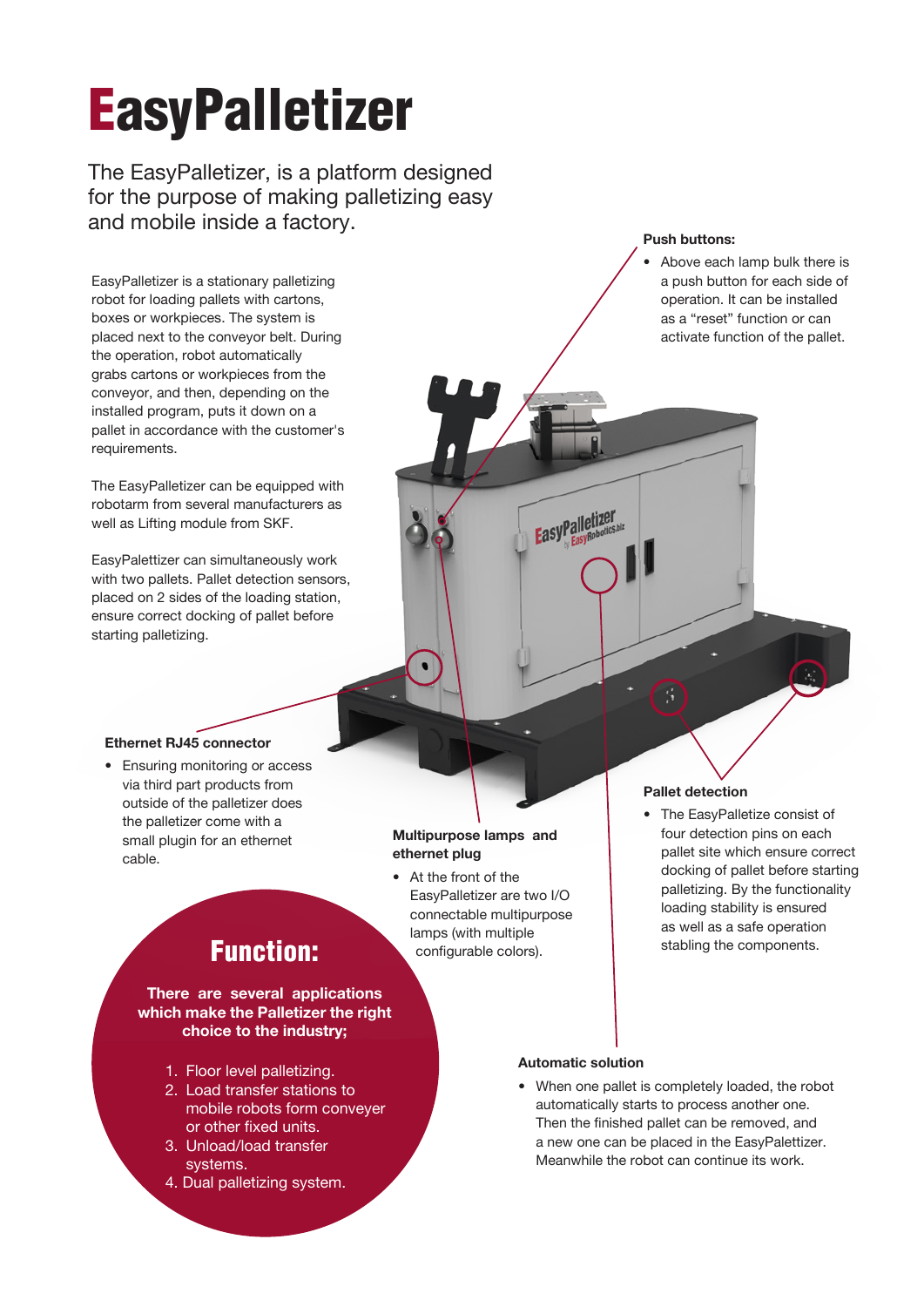

### **Applications**

There are several applications which make the Palletizer the right choice to the industry;

- Floor level palletizing,
- Load transfer stations to mobile robots form conveyer or other fixed units.
- Unload/load transfer systems
- Dual palletizing system.

EasyRobotics understands the industrial requirement of palletization with a collaborative robot arm. Robots are fast and help to improve the quality of packaging.

Additionally, they not only make palletizing and packaging of goods more systematic, which is important in the reduction of storage costs, but also ensure a clean packing process, especially essential for food and pharma goods.

## **Delivery options**

The standard Palletizer can be delivered with:

- Fixed pedestal (not mounted).
- SKF pedestal (not mounted).

#### Controller compartment

• EasyPalletizer has a lot of space inside the controller compartment, that is used to protect the robot-arm controller from external influences. There is a components plate for mounting of products inside console, like communication, air equipment etc.



#### **BENEFITS**

- Automatic and robotic palletizers have many qualities that elevate them above manual palletizers.
- Load stability.
- **Precision.**
- Operation speed.
- Safe movement of boxes.
- Fewer associated worker injuries.
- Moving packaged units much easier, safer and less labor intensive.
- Movable palletizing cell with fast mechanical setup with a pallet jack.
- **Flexibility for manufacturing.**
- Capex optimized.